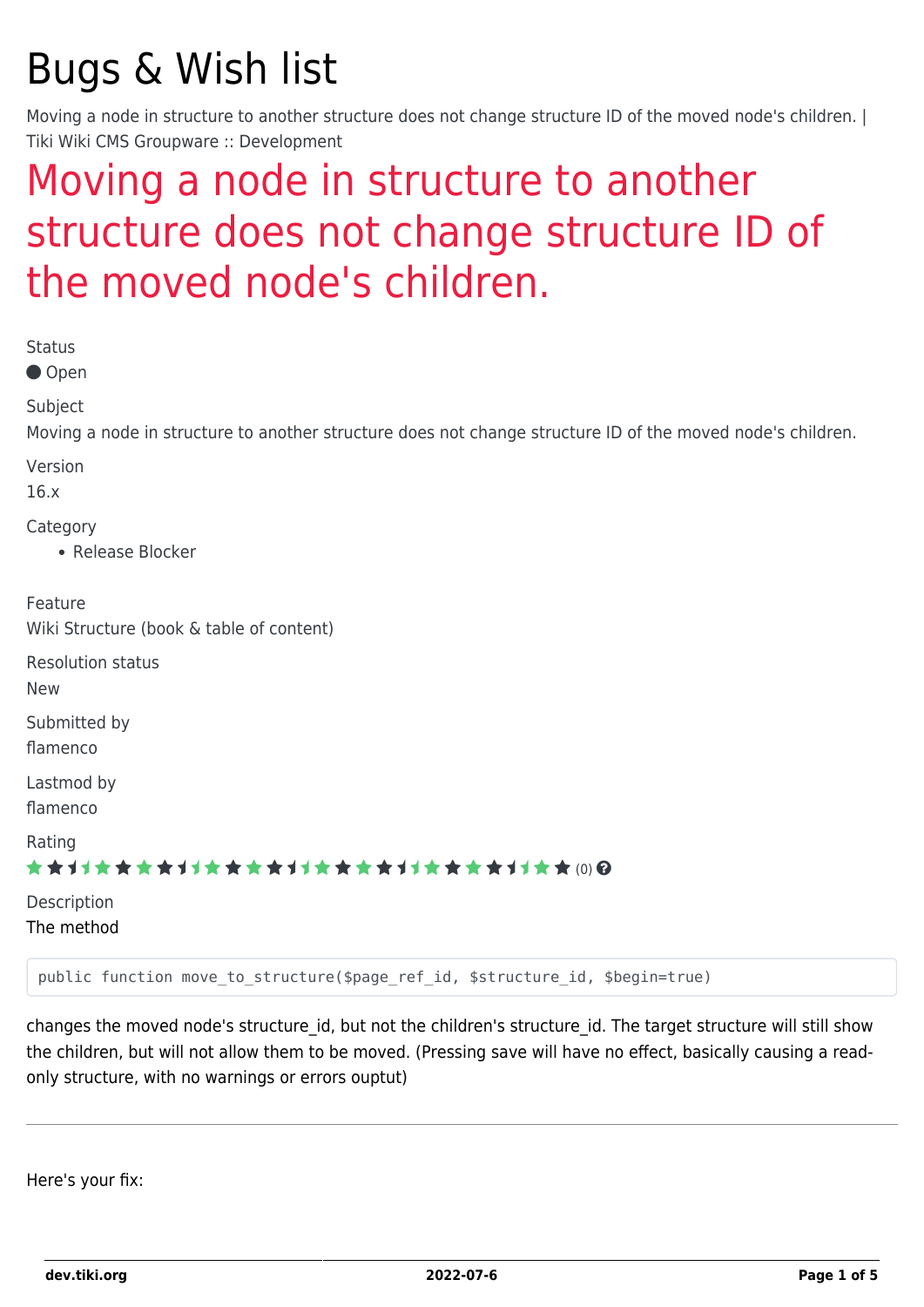```
public function move to structure($page ref id, $structure id, $begin=true)
\overline{\mathcal{L}}$page info = $this->s get page info($page ref id);
                 $query = "update `tiki_structures` set `pos`=`pos`-1 where `pos`>? and
'parent_id'=?";
                 $this->query($query, array((int) $page_info["pos"], (int)
$page_info["parent_id"]));
                 if ($begin) {
                          $query = "update `tiki_structures` set `pos`=`pos`+1 where
'parent_id'=?"; $this->query($query, array($structure_id));
                        $pos = 1; $query = "update `tiki_structures` set `structure_id`=?,
`parent id'=?, `pos`=? where `page ref id'=?";
                         $this->query($query, array($structure_id, $structure_id, $pos+1,
$page_ref_id));
                 } else {
                          $query = "select max(`pos`) from `tiki_structures` where
'parent_id'=?"; $pos = $this->getOne($query, array($structure_id));
                         $query = "update `tiki_structures` set `structure_id`=?,
`parent_id`=?, `pos`=? where `page_ref_id`=?";
                         $this->query($query, array($structure_id, $structure_id, $pos+1,
$page_ref_id));
 }
                \frac{1}{2} get the page ref ids of all child pages of the moved page
                $child ref ids = array();
                 $result = $this->query("select child.page_ref_id from tiki_structures p inner
join tiki structures child on child.parent id = p.page ref id where p.page ref id=".
$page_ref_id);
                while (\text{row} = \text{result}\text{-} \text{if}(\text{chRow})))array push($child ref ids, $row['page ref id']);
 }
                 // update the structure ids of the child pages
                 $this->query("update tiki_structures set structure_id=" . $structure_id . "
where page ref id in (" . implode(',',$child ref ids) . ")");
         }
```
Importance 10 high Easy to solve? 5 Priority 50 Demonstrate Bug (Tiki 19+) Please demonstrate your bug on show2.tikiwiki.org Version: trunk ▼ [Create show2.tikiwiki.org instance](#page--1-0) Ticket ID 6047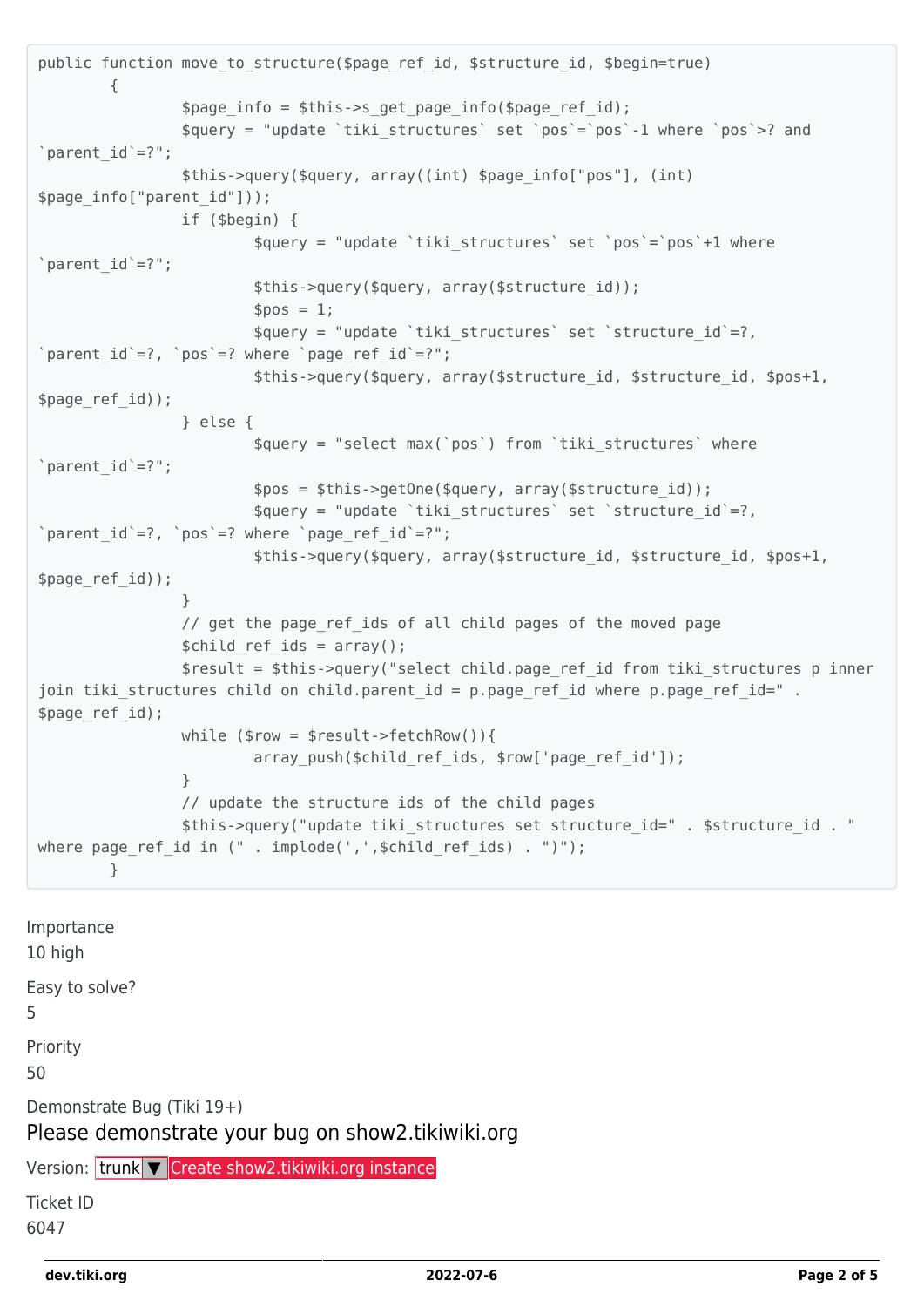Created Sunday 24 July, 2016 13:24:44 GMT-0000 by flamenco

LastModif Sunday 24 July, 2016 14:09:29 GMT-0000

## Comments



[flamenco](https://dev.tiki.org/user11822) 24 Jul 16 14:14 GMT-0000

Here's a SQL to find structure nodes with the wrong structure ID set:

select child.page\_ref\_id, child.structure\_id, p.structure\_id as real\_structure\_id from tiki.tiki\_structures p inner join tiki.tiki\_structures child on child.parent\_id = p.page\_ref\_id where p.structure  $id$  != child.structure  $id$ 



#### [Xavier de Pedro](https://dev.tiki.org/user9794) 24 Jul 16 19:33 GMT-0000

Hi flamenco, nice catch, and thanks for the fix.

Can you please commit it yourself to the svn repository? See this: <https://dev.tiki.org/Commit>

Thanks in advanced!



#### [flamenco](https://dev.tiki.org/user11822) 25 Jul 16 15:25 GMT-0000

The link to<http://sourceforge.net/projects/tikiwiki/develop>is broken. How can be be added to commit? My sforge username is twelvetone. Thanks!



#### [Xavier de Pedro](https://dev.tiki.org/user9794) 26 Jul 16 16:02 GMT-0000

Hi Flamenco,

As it was indicated in the "Commit" page I linked, the instructions are

in:

<https://dev.tiki.org/How+to+get+commit+access>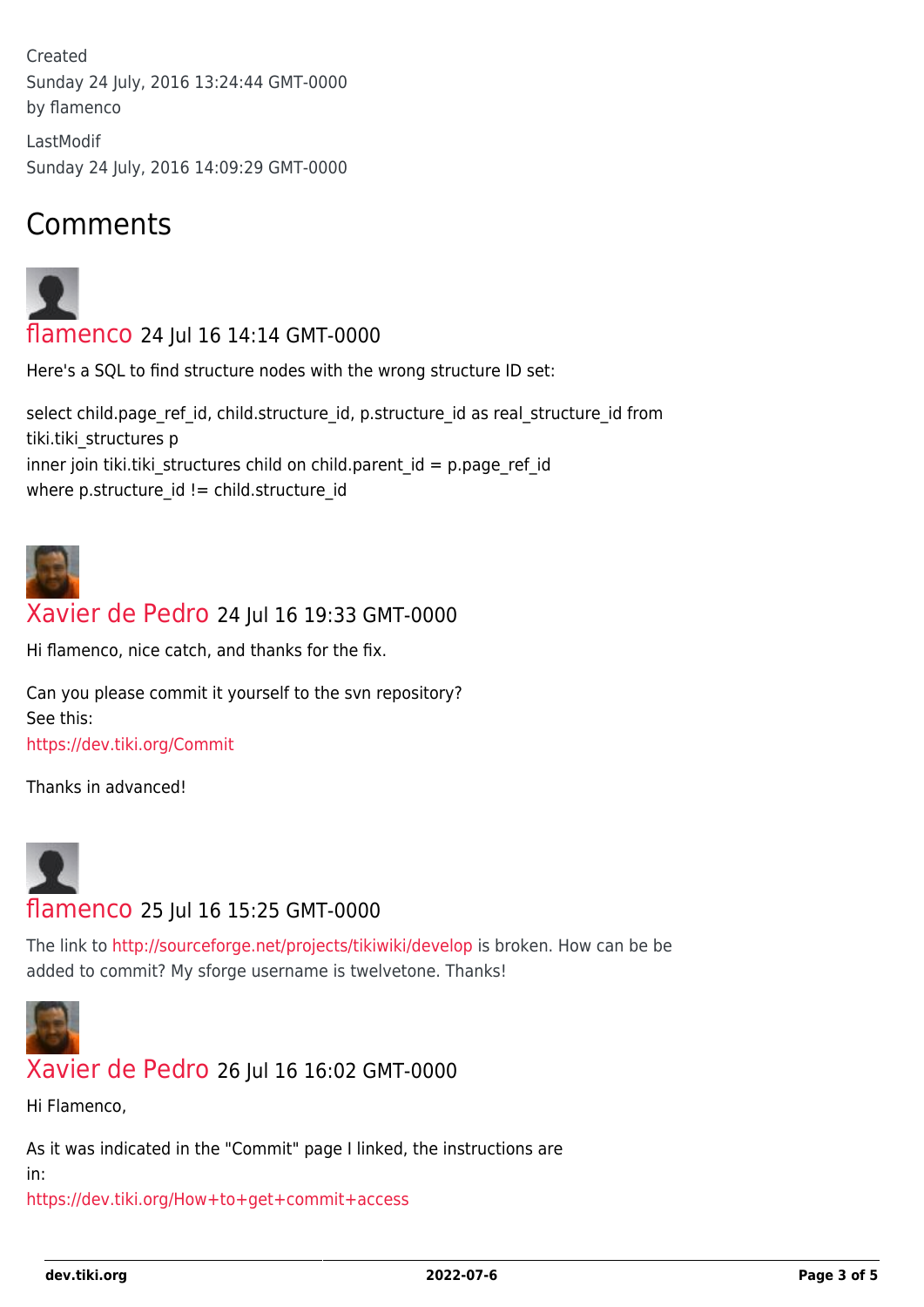In short, you need to ask for commit access in the irc channel, etc. and an admin will provide it after you ask him a couple of questions (one is your sf.net username, yes).

See you there!



Hello flamenco,

please make sure that you read and understand the [3 Rules](https://dev.tiki.org/3-Rules) first.

I have seen you in the IRC shortly. You need to have some luck, that one of our devs who can grant the commit access are around. Sometimes people are online with their computer, but no at the desk or busy in another window, not seing the IRC. Thus you need to wait a while or to come back later.

Surely you get the commit access after a short ceremony then.

Best regards, Torsten



#### [flamenco](https://dev.tiki.org/user11822) 19 Sep 16 12:41 GMT-0000

Thanks Torsten. I gave up but then received your comment. I had no idea if the IRC was even working at at. It's really not the best system for this; I feel like I'm back in 1975. Most projects I work on use pull requests and merit gets you access.

### Attachments

| filename                                     | created                     | hits | comment           | version filetype |  |
|----------------------------------------------|-----------------------------|------|-------------------|------------------|--|
| Screen Shot 2016-07-24 at<br>10.14.41 AM.png | 24 Jul 16 14:15<br>GMT-0000 |      | <b>SQL Output</b> |                  |  |